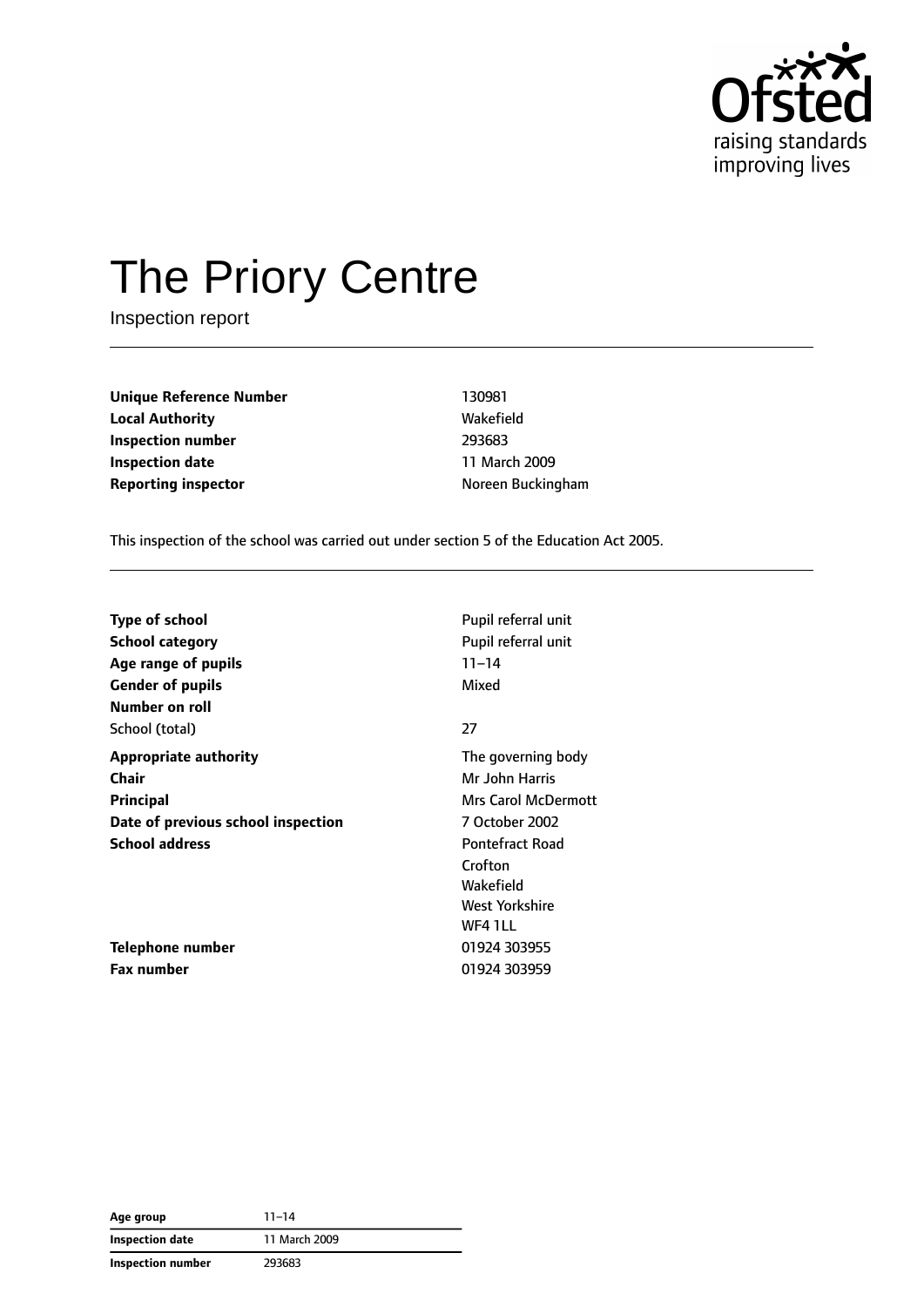.

<sup>©</sup> Crown copyright 2009

Website: www.ofsted.gov.uk

This document may be reproduced in whole or in part for non-commercial educational purposes, provided that the information quoted is reproduced without adaptation and the source and date of publication are stated.

Further copies of this report are obtainable from the school. Under the Education Act 2005, the school must provide a copy of this report free of charge to certain categories of people. A charge not exceeding the full cost of reproduction may be made for any other copies supplied.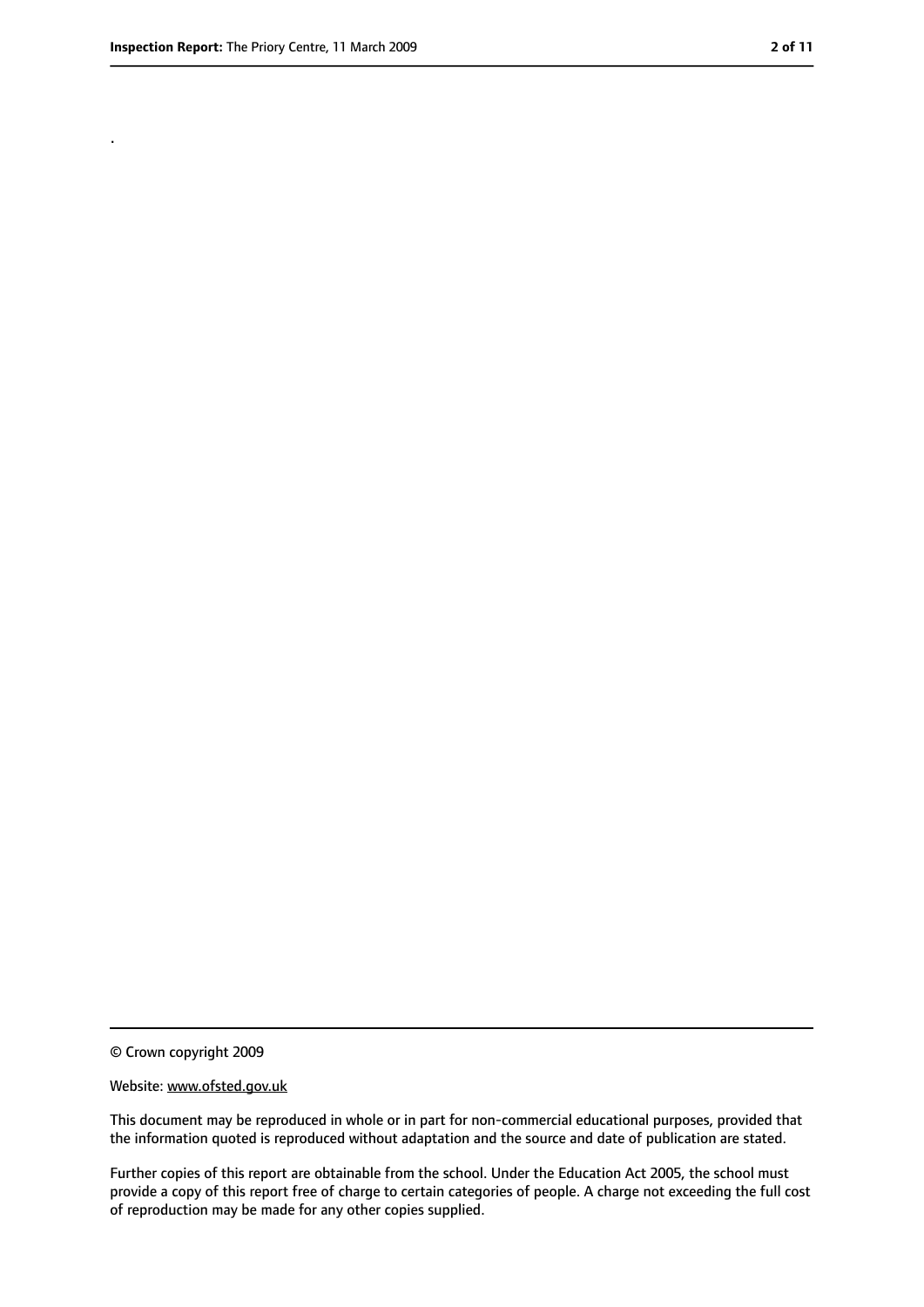# **Introduction**

The inspection was carried out by one Additional Inspector.

## **Description of the school**

The Priory Centre is a pupil referral unit which admits pupils aged between 11 and 14 years from the whole of Wakefield. Pupils have been permanently excluded from school and have emotional, social and behavioural difficulties. The centre also admits pupils on a short-term basis for six weeks on a 'Back on Track' initiative. This is for pupils who are at risk of exclusion and who return to mainstream school. Currently, the centre has 15 pupils on roll, of whom five have a statement of special educational need and another is undergoing assessment. A small minority have learning difficulties and/or disabilities. There are an additional ten pupils on the 'Back on Track' programme. All pupils are White British male and a very small number is in the care of the local authority. When they are admitted, many pupils have a history of poor school attendance. Currently, the overall management of the centre isthe responsibility of the Principal of the Wakefield District Community School under a partnership agreement with the local authority and has been since 2005. The aim of the agreement is to offer greater flexibility to meet pupils' needs, share expertise of staff to develop high quality provision, enhance the capacity for improvement and strengthen safeguarding for vulnerable young people. The local authority is in discussion with the Department for Children, Schools and Families about this arrangement.

# **Key for inspection grades**

| Grade 1 | Outstanding  |
|---------|--------------|
| Grade 2 | Good         |
| Grade 3 | Satisfactory |
| Grade 4 | Inadequate   |
|         |              |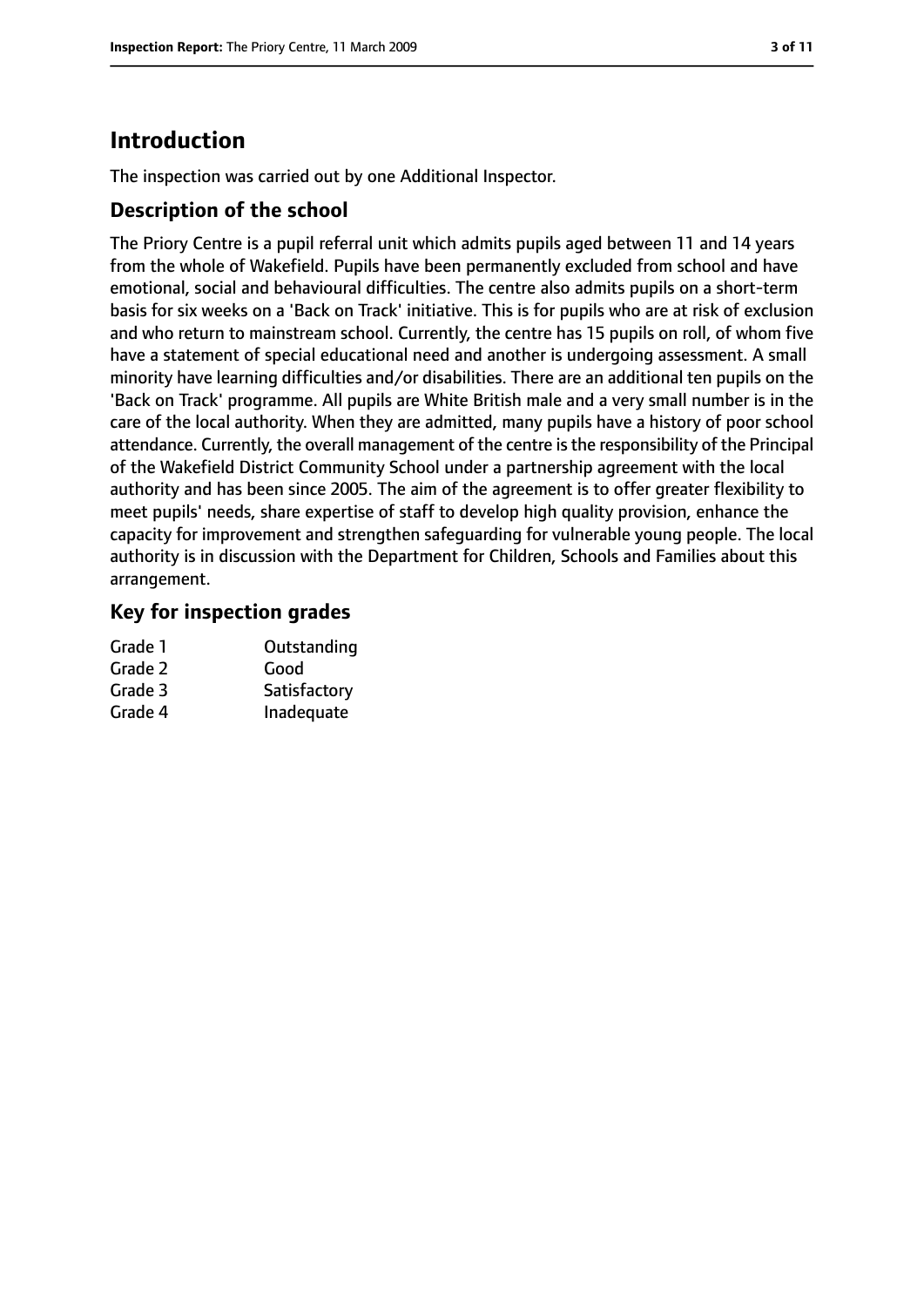# **Overall effectiveness of the school**

#### **Grade: 2**

The Priory Centre gives pupils a good education. This is because the leadership and management are good and the quality of teaching is also good so that pupils learn and make good progress. Key issues from the previous inspection have been successfully addressed and the capacity to make further improvements is good. The principal, management committee and the head of centre have great determination to drive the centre forward. The good staff team work hard to ensure that pupils are well cared for in a safe environment.

Pupils' attainment on entry is lower than would be expected for their age, but this is due largely to disruptions in their education, which is a result of their particular difficulties and poor behaviour. However, once at the Priory Centre most pupils, including those with learning difficulties and/or disabilities or in the care of the local authority, achieve well and improve their attitudes towards education. Pupils have opportunities to gain externally accredited awards, both academic and leisure-oriented giving them a good base for moving on. Pupils on the 'Back on Track' programme also achieve well and most return to mainstream school successfully. Teaching and learning are good and teachers plan lessons well making them as interesting as possible so that pupils are engaged in learning. All staff in the classrooms know pupils well and make positive relationships with pupils. The good subject knowledge teachers have means that they are confident and question pupils' understanding at regular intervals.

Pupils' good personal development and well-being reflect the good care, guidance and support they receive. Attendance is improving and is currently satisfactory. Considering how far some pupils have to travel on buses, this demonstrates how much they appreciate what the centre offers and how much they enjoy the wide range of activities they can access. Behaviour is good and pupils understand the rewards and sanctions system. Any misbehaviour is well managed. Celebrations of their behaviour and good work in assemblies make the pupils proud of what they achieve. Pupils' spiritual, moral and social development is good, but their understanding of our socially and culturally diverse society is in comparison, underdeveloped. They are aware of the importance of healthy lifestyles and make the most of the wide range of physical activities they can take part in. Work related activities both in and outside school are good preparation for the next stage in their lives. These are part of the outstanding curriculum the centre offers. The well structured timetable and wide range of subjects give pupils great opportunities to learn effectively. Pupils are offered numerous extra-curricular activities which they say they enjoy.

All safeguarding arrangements are securely established and staff work hard to ensure that pupils feel safe and secure in school. The school has harnessed well a very wide range of external agencies to support the pupils and their families and pupils have good in-school support on a daily basis. The school considers the reintegration of pupils very important and some pupils find this difficult. The school recognises that strengthening the partnership links with secondary schools will give pupils better chances for success. Daily contact is made with parents and the school recognises that involving them in the target setting process will benefit pupils' learning at home.

The management committee is very experienced and brings a wide range of varied expertise to support the centre. Their planned schedule of visits, alongside reports they receive from leaders about the centre's work, means that they are very well informed about the effectiveness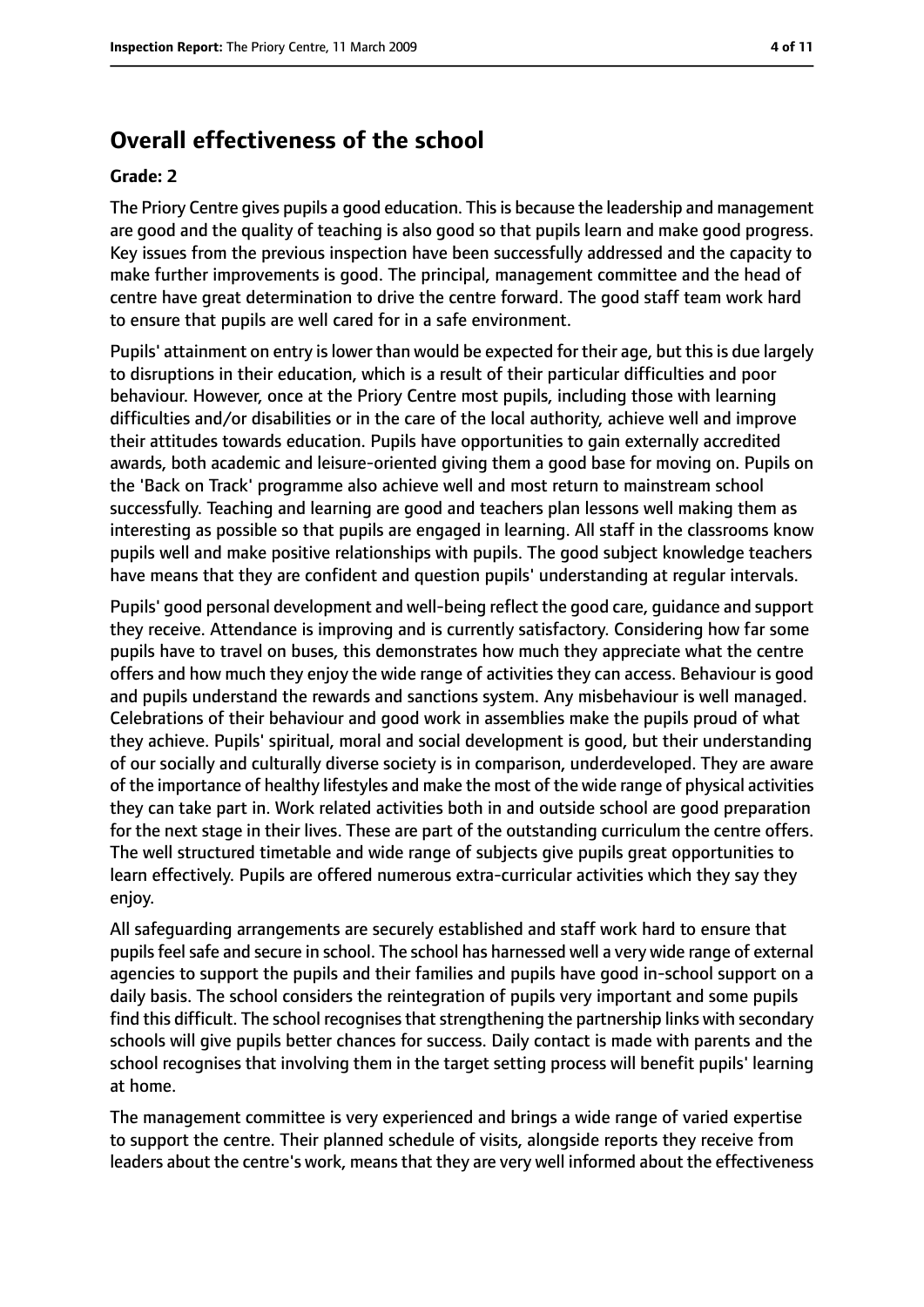of the centre and what is needed for further improvement. The school demonstrates good value for money.

#### **What the school should do to improve further**

- Strengthen the links with secondary schools so that integration is made easier and is more successful.
- Give pupils more opportunities to learn about our socially and culturally diverse society, locally, nationally and globally.
- Give parents opportunities for involvement in setting their child's targets.

# **Achievement and standards**

#### **Grade: 2**

Pupils' achievement is good. They start from a below average base, usually because of the disruptions to their previous learning and the nature of their difficulties. However, good teaching, good care and support along with an outstanding curriculum mean that pupils have every opportunity to succeed. Once settled pupils work hard, show positive attitudes and make good progress. Staff have introduced a wide range of externally accredited courses, such as AQA Entry Level in English and science, OCR Entry Level in information and communication technology (ICT), adult literacy and numeracy certificates and a range of physical activity awards, such as Junior Sports Leader, Horse Management and in windsurfing and motor biking. Pupils' good progress on these courses is testament to way staff try to meet pupils' needs and interests and encourage a good work ethic as the norm. Pupils make good progress against the challenging individual academic and behaviour targets set, supplemented with whole-school targets focused on particular areas such as literacy.

# **Personal development and well-being**

#### **Grade: 2**

Pupils make good progress in their personal and social development and well-being because of the positive ethos across the centre and the good relationships with staff. Their attendance improves and they settle to work and this pays off in the good progress they make. However, the poor attendance of a small minority of pupils pulls down the overall attendance even though the centre does all it can to encourage attendance. Behaviour during the inspection was good and exclusions are becoming far less frequent. Pupils understand the rewards and sanctions system and are keen to show their points cards and explain the system to visitors. They are pleased when their work is recognised and praised in assemblies. Most pupils travel independently to the centre which shows how much they enjoy the activities they are offered. Healthy lifestyles are well promoted through personal, social and health education (PSHE) and opportunities for a range of physical activities. Pupils accept, for example, that any cigarettes are left at the school office at the start of the day. They show their good awareness of safety issues during lessons, for example, when, without reminding, they put on goggles and use Bunsen burners carefully. Work related activities are a strong feature of the curriculum which helps pupils' future prospects. Pupils have opportunities to engage in community projects and fundraising events but their understanding of our socially and culturally diverse society is not as strong.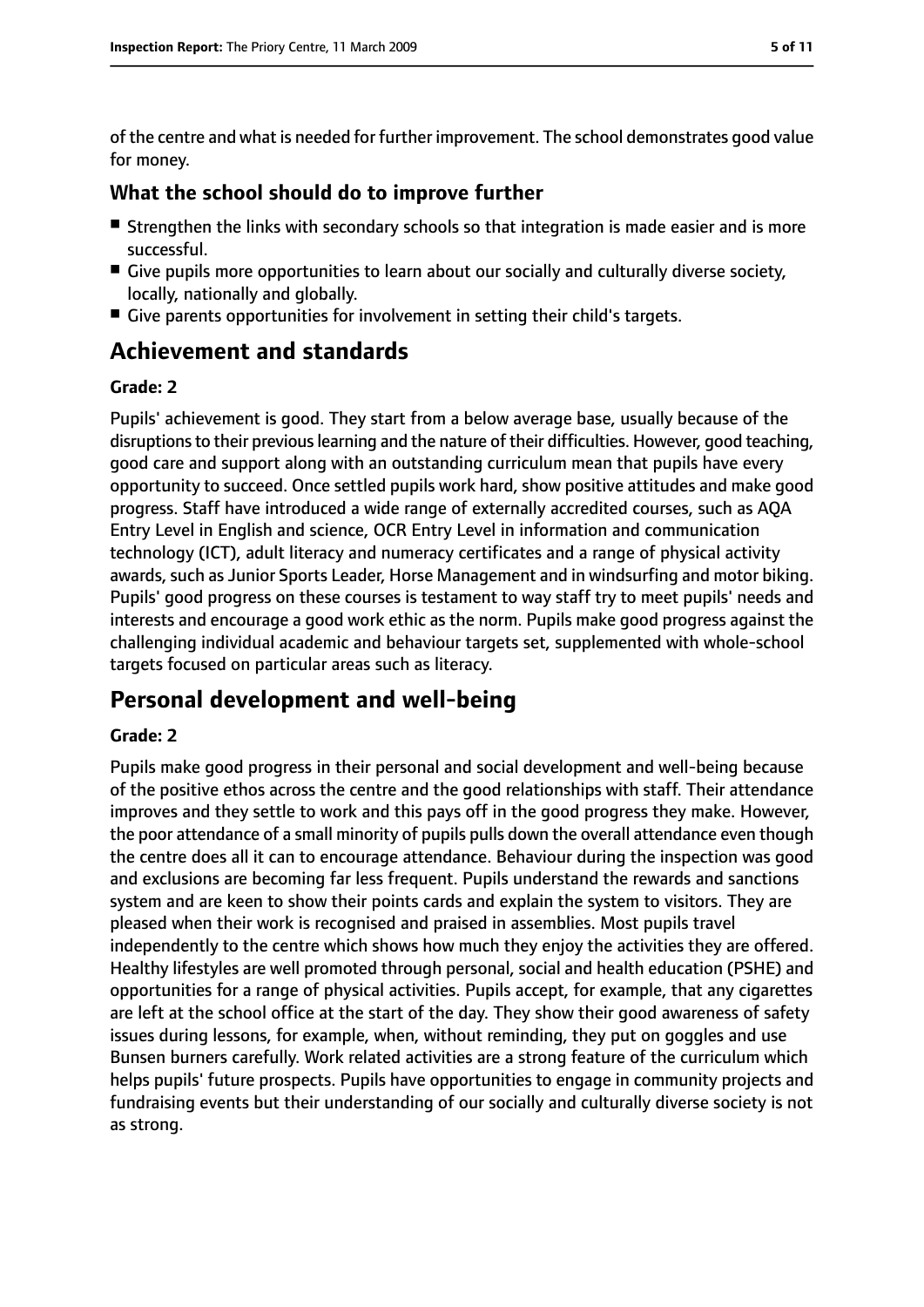# **Quality of provision**

# **Teaching and learning**

#### **Grade: 2**

Teaching and learning overall are good. Lessons are well planned and teachers ensure that pupils are aware of the lesson objectives. All staff work well together and have a good understanding of the difficulties some pupils have in managing their lives. Assessment of pupils' levels on entry to the centre gives teachers the information they need to set work at the right level. They know pupils well and the positive relationships they have with pupils help them to learn and make good progress. Teachers have secure subject knowledge and use this well to ensure that lessons are interesting and activities motivate and engage pupils in learning. Generally, pupilsstay on task and most have positive attitudes. Any disruptions are well managed with little interruption to the lesson. Teachers have a calm and patient approach which, when mixed with humour, means that everybody enjoys lessons. Some lessons give pupils opportunities to work together which promotes their personal development, although in other lessons, this aspect could be a little stronger. Teachers use praise and encouragement appropriately and give feedback about how well pupils have achieved.

#### **Curriculum and other activities**

#### **Grade: 1**

The curriculum offered to pupils is outstanding and is enriched by a wide and varied range of additional activities. Good emphasis on literacy and numeracy, as well as PSHE, impacts positively on pupils' personal development. The timetable is extremely well structured and similar to that of a mainstream secondary school: for example, pupils study physics, chemistry and biology as part of the science curriculum. There is also the opportunity to study more than one modern foreign language giving pupils exceptionally good learning opportunities. The curriculum for pupils on the 'Back on Track' programme is carefully organised and mirrors their mainstream experience as far as possible. The introduction of accredited courses for these Key Stage 3 pupils strengthens the curriculum further. Work related learning features strongly from Year 8 onwards and is helping to prepare pupils well for the next stage in their education.

#### **Care, guidance and support**

#### **Grade: 2**

Pupils at the centre are given a high standard of care, guidance and support. A very wide range of appropriate external agencies is available for support for both pupils and their families, as well as in-school support. Teaching assistants have trained and increased their skills, for example, as a learning mentor, student study support worker, or family support and behaviour support worker. Parents are contacted daily to talk about their child's behaviour and achievements and the school is planning to involve parents more in the target setting process, which is an area for improvement. All safeguarding arrangements are securely established. The centre tries very hard to remove the barriers that are preventing pupils from learning. Tracking pupils' progress is good and any identified issues are scrutinised and appropriate action taken. The reintegration of pupils is partly successful and the centre recognises that strengthening the partnership between schools and the centre, would improve this process. However, 'Back on Track' pupils return to school with support from the centre and this is generally successful.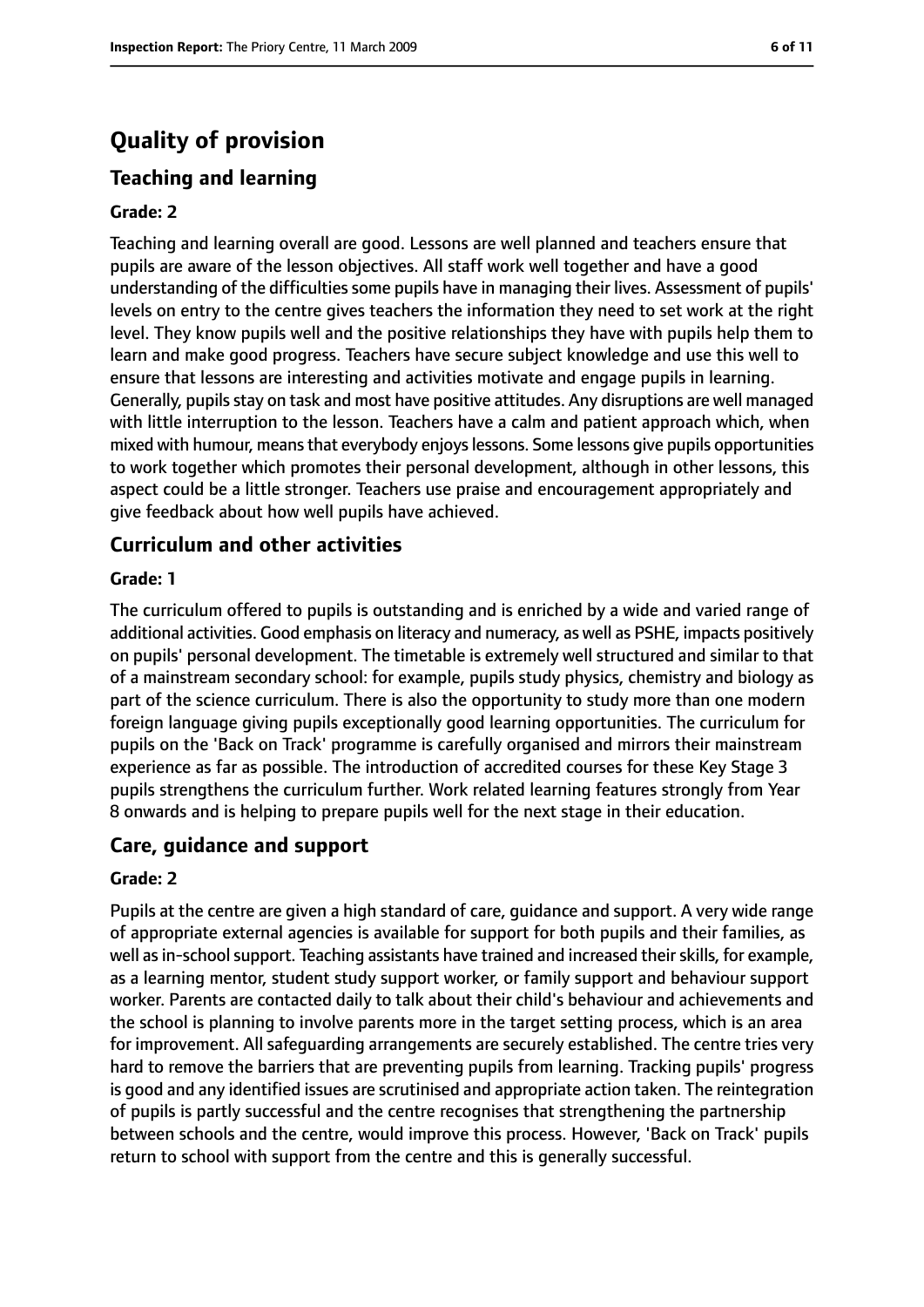# **Leadership and management**

#### **Grade: 2**

The leadership and management of the Priory Centre are good. The principal of Wakefield District Community School provides effective strategic leadership which is supported well by good day-to-day management by the head of centre. There is a strong, committed team who support each other and who share the vision of supporting pupils so that the quality of their lives is improved and their future can be brighter. Everyone is clear what is working well and what else needs to be done. Staff are committed to ensuring that pupils have equality of opportunity to enjoy the benefits of the centre's provision and to achieve well. The work of the centre is monitored and its effectiveness evaluated regularly. As a result, the role of the 'learning leaders' is emerging as an important influence on improving the quality of teaching and learning. Members of the management committee give very good support and their varied expertise and wealth of professional experience give a high level of challenge. There is a planned schedule of visits so that members see for themselves how the centre works. The centre has undertaken an audit about the promotion of community cohesion across the centre and knows that more needs to be done to ensure pupils understand our socially and culturally diverse society.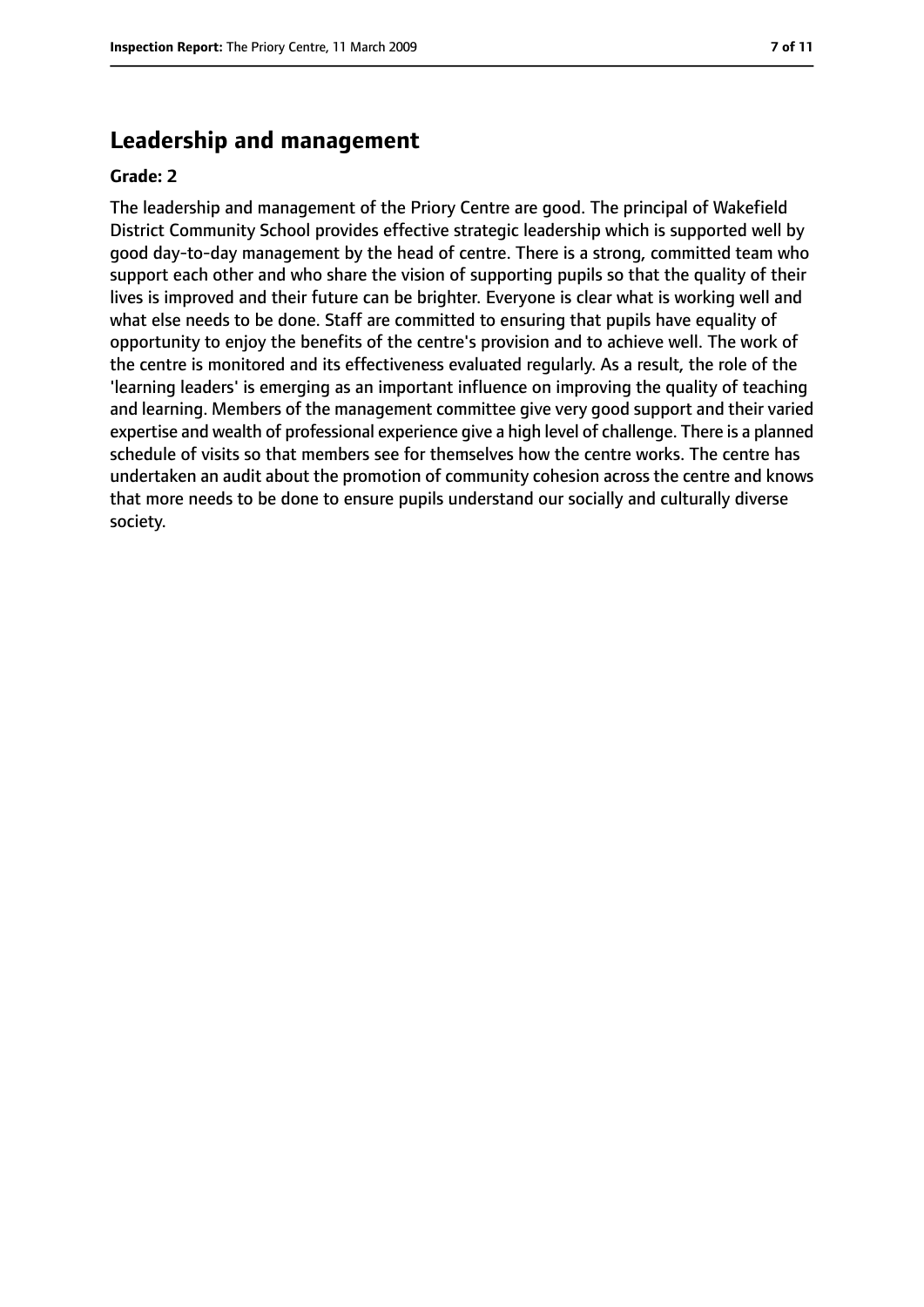**Any complaints about the inspection or the report should be made following the procedures set out in the guidance 'Complaints about school inspection', which is available from Ofsted's website: www.ofsted.gov.uk.**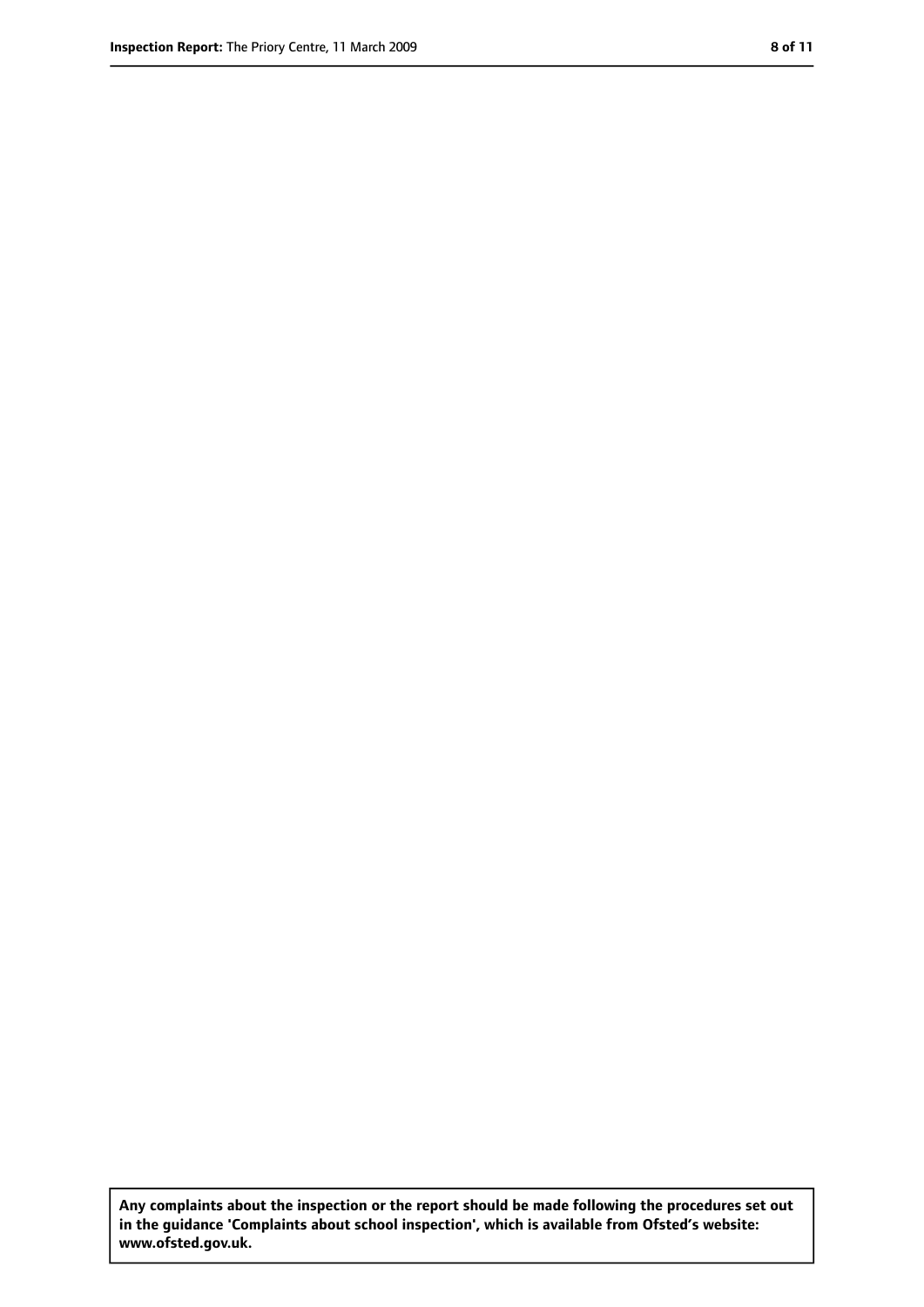#### **Annex A**

# **Inspection judgements**

| Key to judgements: grade 1 is outstanding, grade 2 good, grade 3 satisfactory, and | <b>School</b> |
|------------------------------------------------------------------------------------|---------------|
| arade 4 inadequate                                                                 | Overall       |

## **Overall effectiveness**

| How effective, efficient and inclusive is the provision of<br>education, integrated care and any extended services in meeting the<br>needs of learners? |     |
|---------------------------------------------------------------------------------------------------------------------------------------------------------|-----|
| Effective steps have been taken to promote improvement since the last<br>inspection                                                                     | Yes |
| How well does the school work in partnership with others to promote learners'<br>well being?                                                            |     |
| The capacity to make any necessary improvements                                                                                                         |     |

# **Achievement and standards**

| How well do learners achieve?                                                                               |  |
|-------------------------------------------------------------------------------------------------------------|--|
| $\perp$ The standards <sup>1</sup> reached by learners                                                      |  |
| How well learners make progress, taking account of any significant variations<br>between groups of learners |  |
| How well learners with learning difficulties and/or disabilities make progress                              |  |

<sup>&</sup>lt;sup>1</sup>Grade 1 - Exceptionally and consistently high; Grade 2 - Generally above average with none significantly below average; Grade 3 - Broadly average to below average; Grade 4 - Exceptionally low.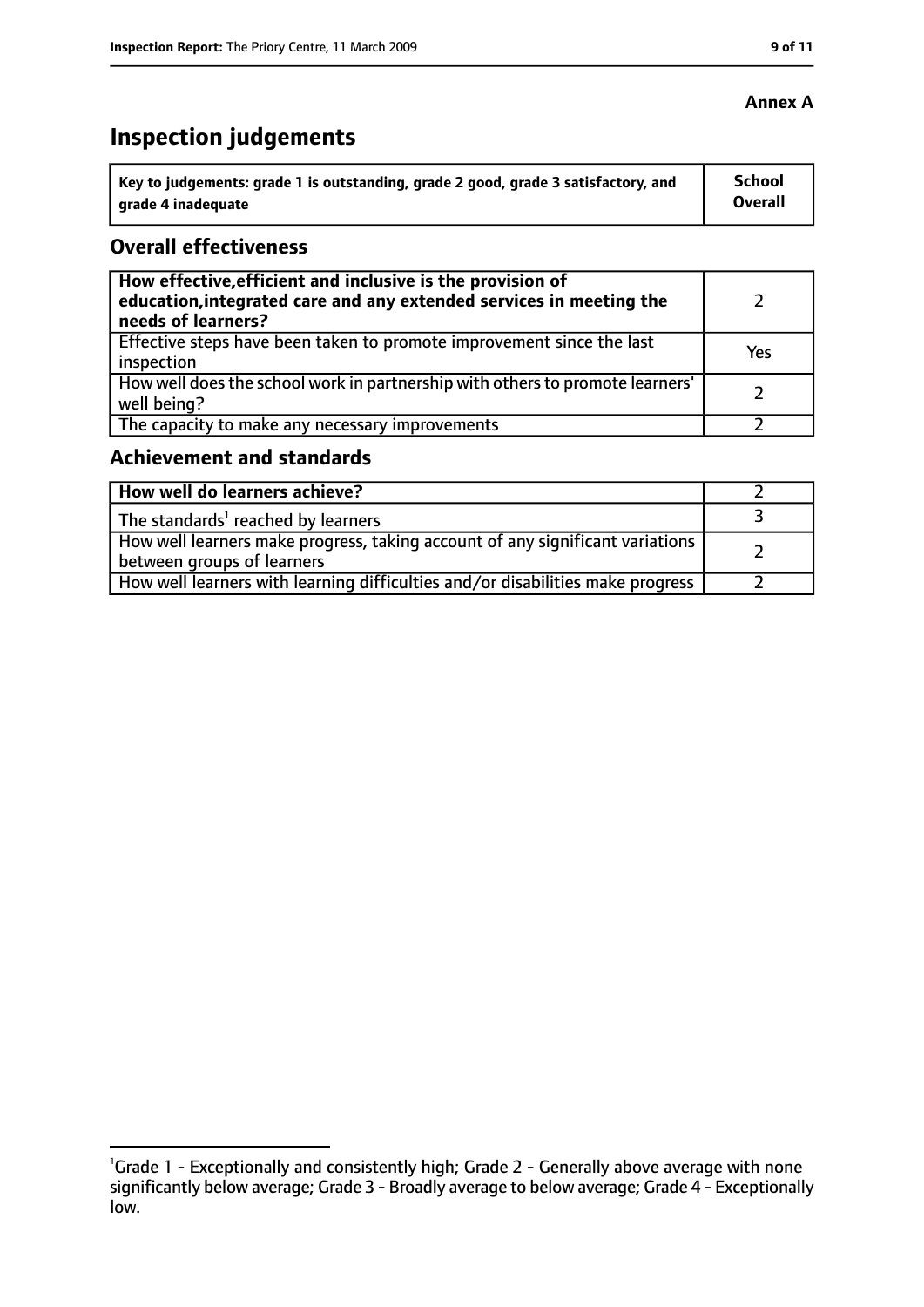# **Personal development and well-being**

| How good are the overall personal development and well-being of the<br>learners?                                 |  |
|------------------------------------------------------------------------------------------------------------------|--|
| The extent of learners' spiritual, moral, social and cultural development                                        |  |
| The extent to which learners adopt healthy lifestyles                                                            |  |
| The extent to which learners adopt safe practices                                                                |  |
| The extent to which learners enjoy their education                                                               |  |
| The attendance of learners                                                                                       |  |
| The behaviour of learners                                                                                        |  |
| The extent to which learners make a positive contribution to the community                                       |  |
| How well learners develop workplace and other skills that will contribute to<br>their future economic well-being |  |

# **The quality of provision**

| How effective are teaching and learning in meeting the full range of<br>learners' needs?              |  |
|-------------------------------------------------------------------------------------------------------|--|
| How well do the curriculum and other activities meet the range of needs and<br>interests of learners? |  |
| How well are learners cared for, quided and supported?                                                |  |

# **Leadership and management**

| How effective are leadership and management in raising achievement<br>and supporting all learners?                                              |     |
|-------------------------------------------------------------------------------------------------------------------------------------------------|-----|
| How effectively leaders and managers at all levels set clear direction leading<br>to improvement and promote high quality of care and education |     |
| How effectively leaders and managers use challenging targets to raise standards                                                                 |     |
| The effectiveness of the school's self-evaluation                                                                                               |     |
| How well equality of opportunity is promoted and discrimination eliminated                                                                      |     |
| How well does the school contribute to community cohesion?                                                                                      | 3   |
| How effectively and efficiently resources, including staff, are deployed to<br>achieve value for money                                          |     |
| The extent to which governors and other supervisory boards discharge their<br>responsibilities                                                  |     |
| Do procedures for safequarding learners meet current government<br>requirements?                                                                | Yes |
| Does this school require special measures?                                                                                                      | No  |
| Does this school require a notice to improve?                                                                                                   | No  |